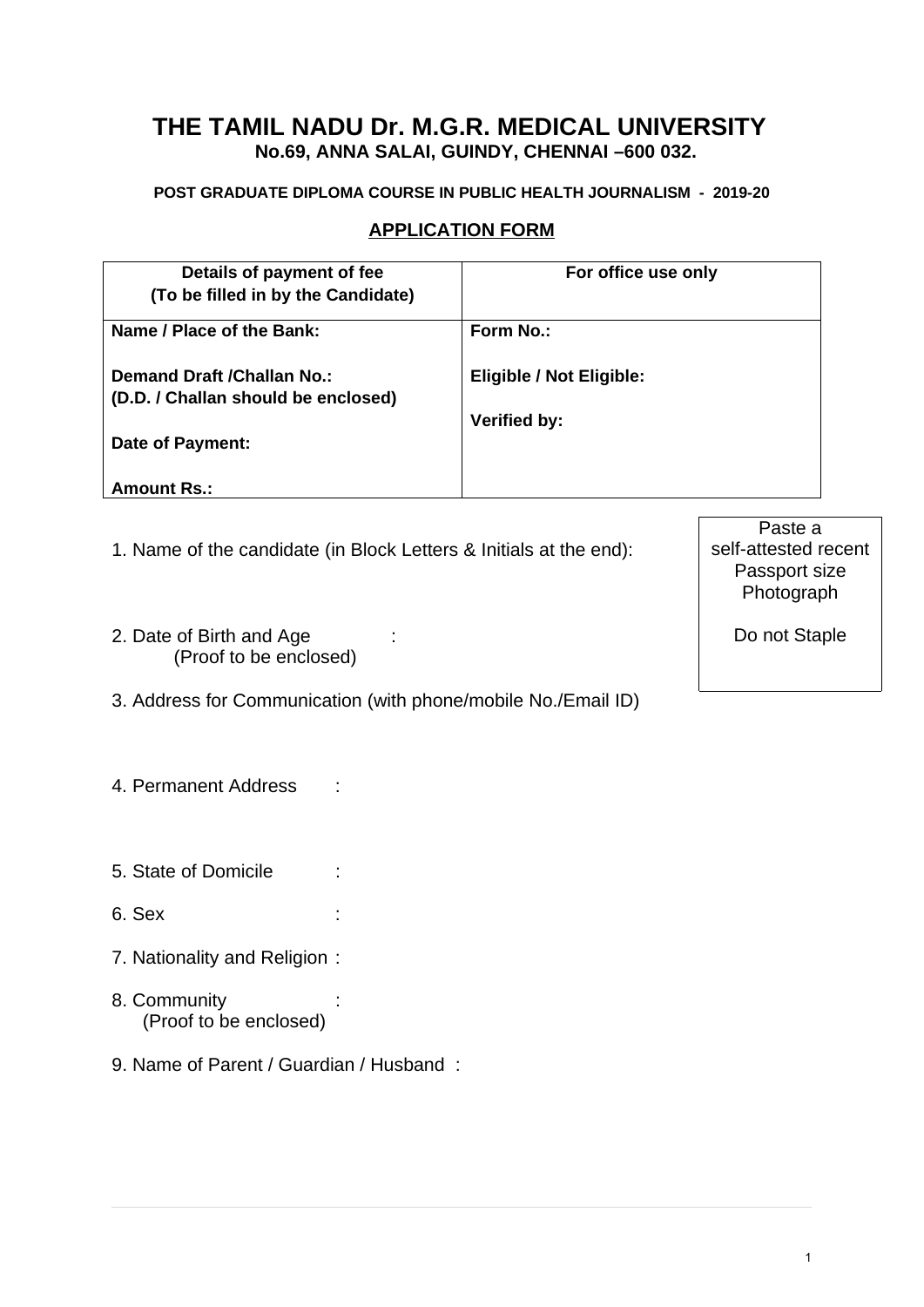#### 10. Academic Qualifications:

| S. No          | <b>Examination passed</b> | Institution | University/year of<br>passing | % of Mark<br>Obtained |
|----------------|---------------------------|-------------|-------------------------------|-----------------------|
|                | <b>Matriculation</b>      |             |                               |                       |
| $\overline{2}$ | Higher<br>Secondary       |             |                               |                       |
| 3              | U.G. Degree               |             |                               |                       |
| 4              | Others                    |             |                               |                       |

### **DECLARATION BY THE APPLICANT**

I \_\_\_\_\_\_\_\_\_\_\_\_\_\_\_\_\_\_\_\_\_\_\_\_\_\_\_\_\_ (Name in full and in Block letters) son/ Daughter/Ward/Wife of hereby solemnly declare that all the information furnished and the statements given in the above application and the enclosures are true, correct and complete to the best of my knowledge and belief.

I further declare that if it is found otherwise, I am liable to forfeit the seat and/or be removed from the rolls of the institution at whatever stage of study I may be, besides making be liable for criminal prosecution.

I also declare that I had read all the instruction in the application/prospectus carefully and I will abide by the regulations/instructions of the University.

**Place:** 

**Applicant** 

**Date:** Signature of the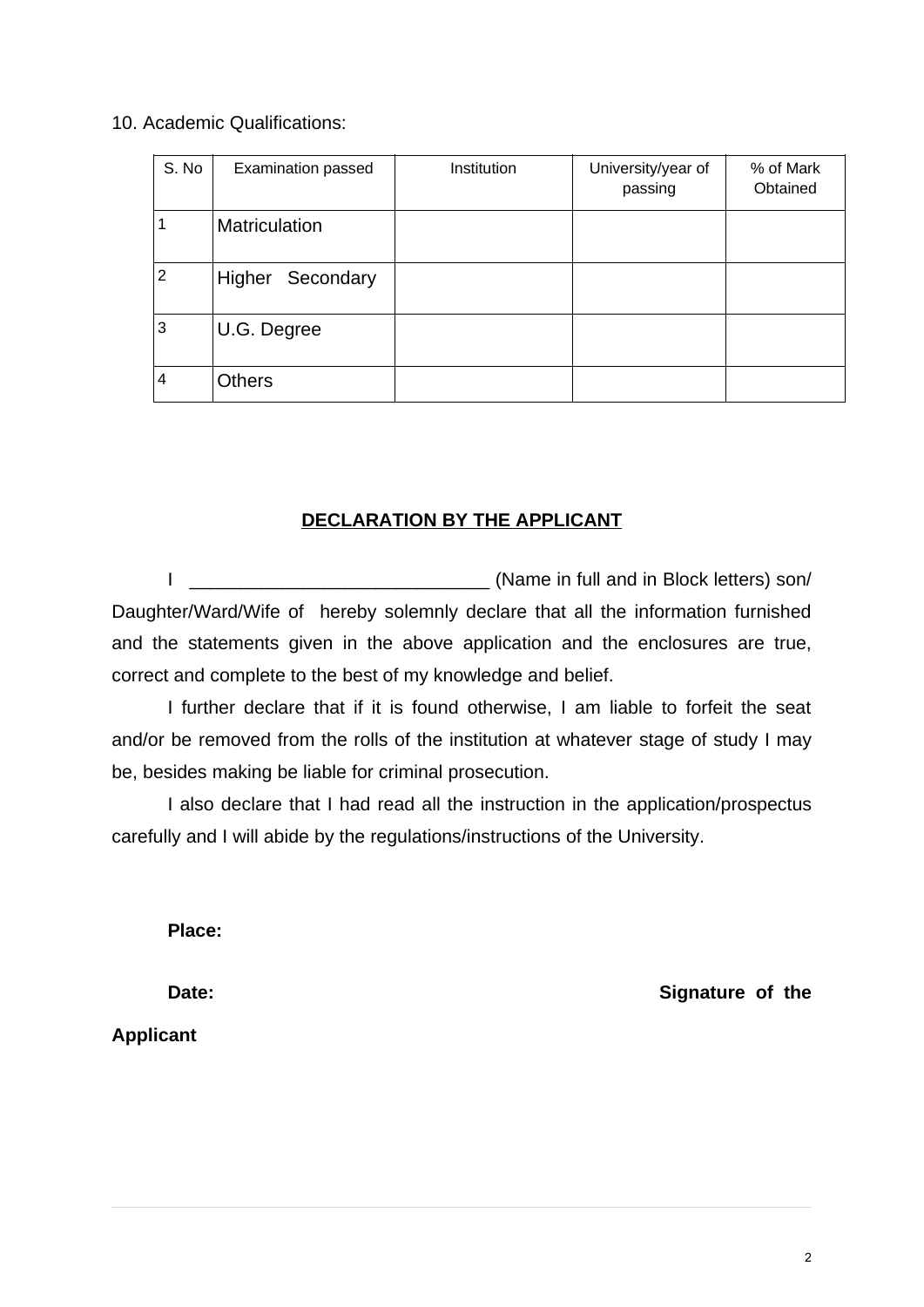### **INSTRUCTIONS**

1. The cost for Processing/Registration of application etc. is Rs.750/- which is non-refundable.

2. All columns in the application must be filled up legibly and signed only by the candidate.

3. The said fee should be paid in the form of an account payee Demand Draft drawn in favour of the **Registrar, The Tamil Nadu Dr. M.G.R. Medical University** payable at Chennai (or) through a challan of the Indian Overseas Bank Branch located in this University Premises.

4. Fees once paid will not be refunded under any circumstances.

5. University has right to revise the tuition fee/exam fee from time to time.

**6. Intimations/Communications to the candidates about the entrance examination, interview, sending of hall tickets etc will be made only through email. Hence the candidates are requested to check their email regularly. The university will not be responsible if the candidates failed to check emails and for other consequences thereof.**

\*\*\*\*\*\*\*\*\*